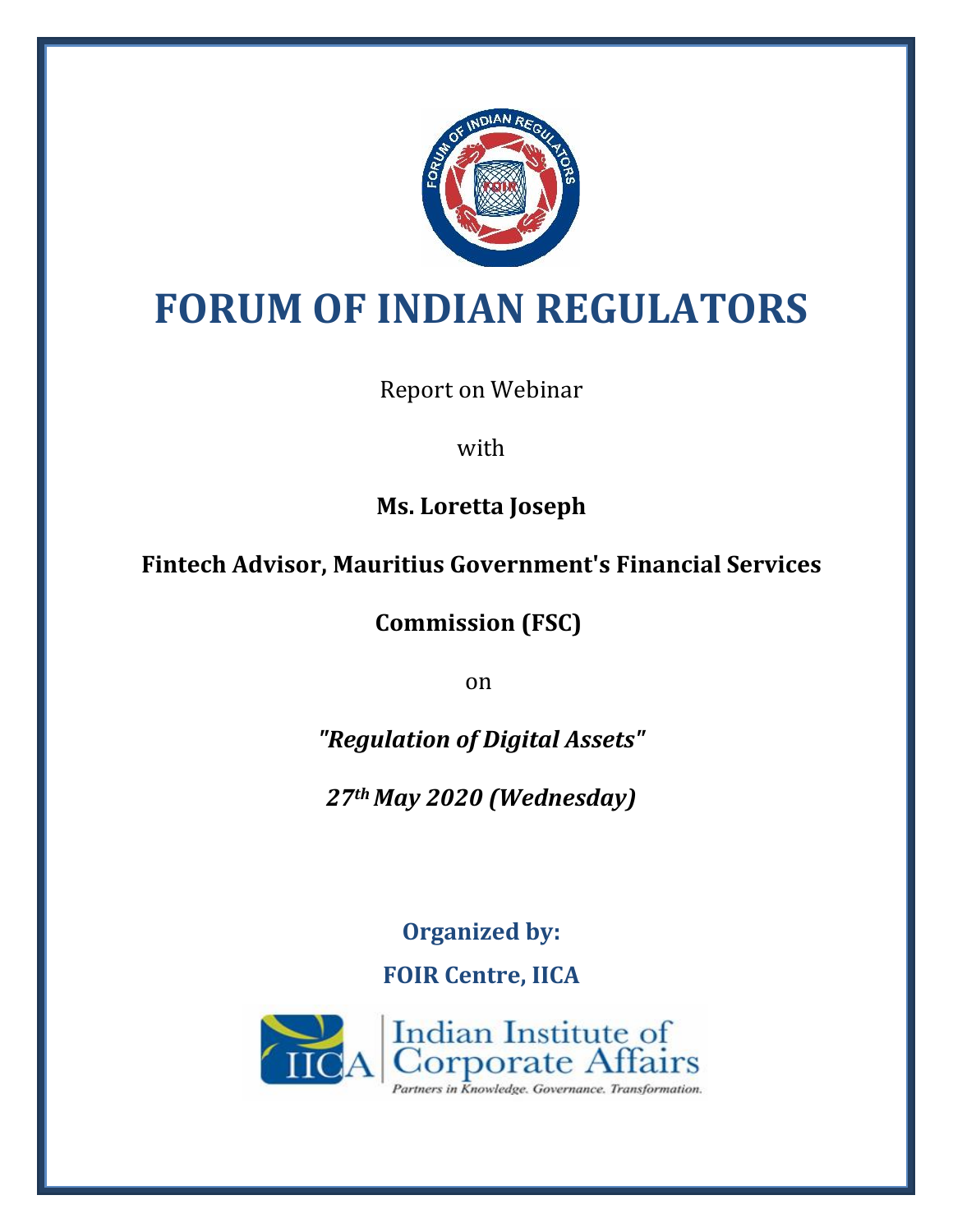**Program title:** Webinar with Ms. Loretta Joseph, Fintech Advisor to Mauritius Government's Financial Services Commission (FSC) on "Regulation of Digital Assets". **Program Date & Time:** 27th May 2020 (Wednesday) 2:00 – 3:00pm (IST) **Mode of Delivery:** Online via Blackboard (LMS)

### **Speaker Profile:**

#### **Ms. Loretta Joseph**

*Fintech Advisor to Mauritius Government's Financial Services Commission (FSC)*

Loretta is the Fintech advisor to Financial Services Commission, Mauritius. She is a digital asset consultant at the Organization for Security and Co-operation in Europe (OSCE) and Organisation for Economic Co-operation and Development (OECD).

Loretta is an external resource to GIABA. She is the fintech and regulatory consultant to the Government of Bermuda, Antigua/Barbuda, Serbia and Romania.

She has worked for major investment banks at Board, MD or senior management level throughout Asia and India including,

RBS (India), Macquarie Group (India), Deutsche Bank, Credit Suisse and Elara Capital (India). For the last decade, she has been paramount in successful transaction facilitation for Foreign Investors in India and other emerging markets.

She was the recipient of the Fintech Australia "Female leader of 2016 & 2017".

## **No. of participants:** 118

**Participant Profile:** Regulatory officials from FOIR member organizations, Government officials, academicians and others from the field of regulation.

## **Participant Categorization:**

FOIR Member officials: 31 Other regulatory officials: 29 Academicians: 16

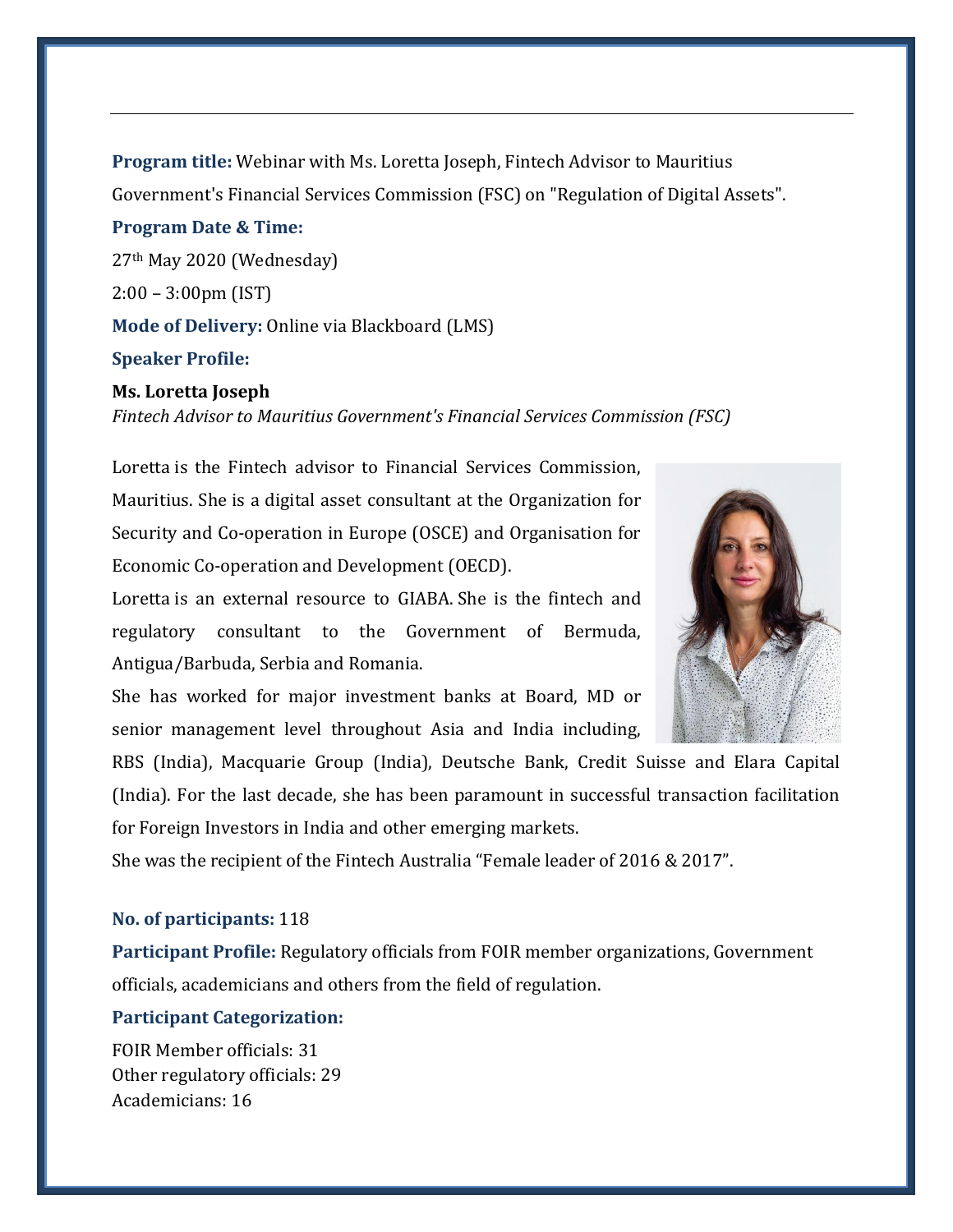Others (lawyers, CS, students etc.): 33 Last minute logins (Unknown): 9

#### **PROGRAM OUTLINE:**

The School of Competition Law & Market Regulation and Forum of Indian Regulators (FOIR) Centre at Indian Institute of Corporate Affairs (IICA) successfully conducted a webinar with Ms. Loretta Joseph, Fintech Advisor to Mauritius Government's Financial Services Commission (FSC) on "Regulation of Digital Assets" on 27th May 2020 (Wednesday). The webinar with Ms. Loretta Joseph is the second webinar of a weekly webinar series organized by the School of Competition Law & Market Regulation to create awareness on various regulatory concepts, issues and International best practices. The webinar series covers a range of topics from the field of regulatory affairs and market regulation and engages speakers from across the globe including academicians, subject experts and Senior regulatory officials. The participants of the webinar include officials from FOIR member organizations, government officials, academicians and others working in the field of regulation.

## **PROGRAM FLOW:**

The webinar was led by Ms. Loretta Joseph, Fintech Advisor to Mauritius Government's Financial Services Commission (FSC) on "Regulation of Digital Assets" and moderated by Dr. Abha Yadav, Head, School of competition law & market regulation & Director, FOIR Centre.

The program was initiated with a welcome speech by Dr. Abha Yadav. She introduced the speaker Ms. Loretta Joseph and threw light on the relevance of the topic in the current scenario. Dr. Yadav further elaborated the format of the webinar to the participants.

Ms. Loretta explained the concept of blockchain technology to the participants from a regulatory and Industry point of view. She shared her experience of getting introduced to the concept of regulation of blockchain while trading at the stock market. She encouraged the participants to read the white paper on Bitcoin titled "Bitcoin: A Peer-to-Peer Electronic Cash System" authored by Mr. Satoshi Nakamoto, the mystery inventor of bitcoins.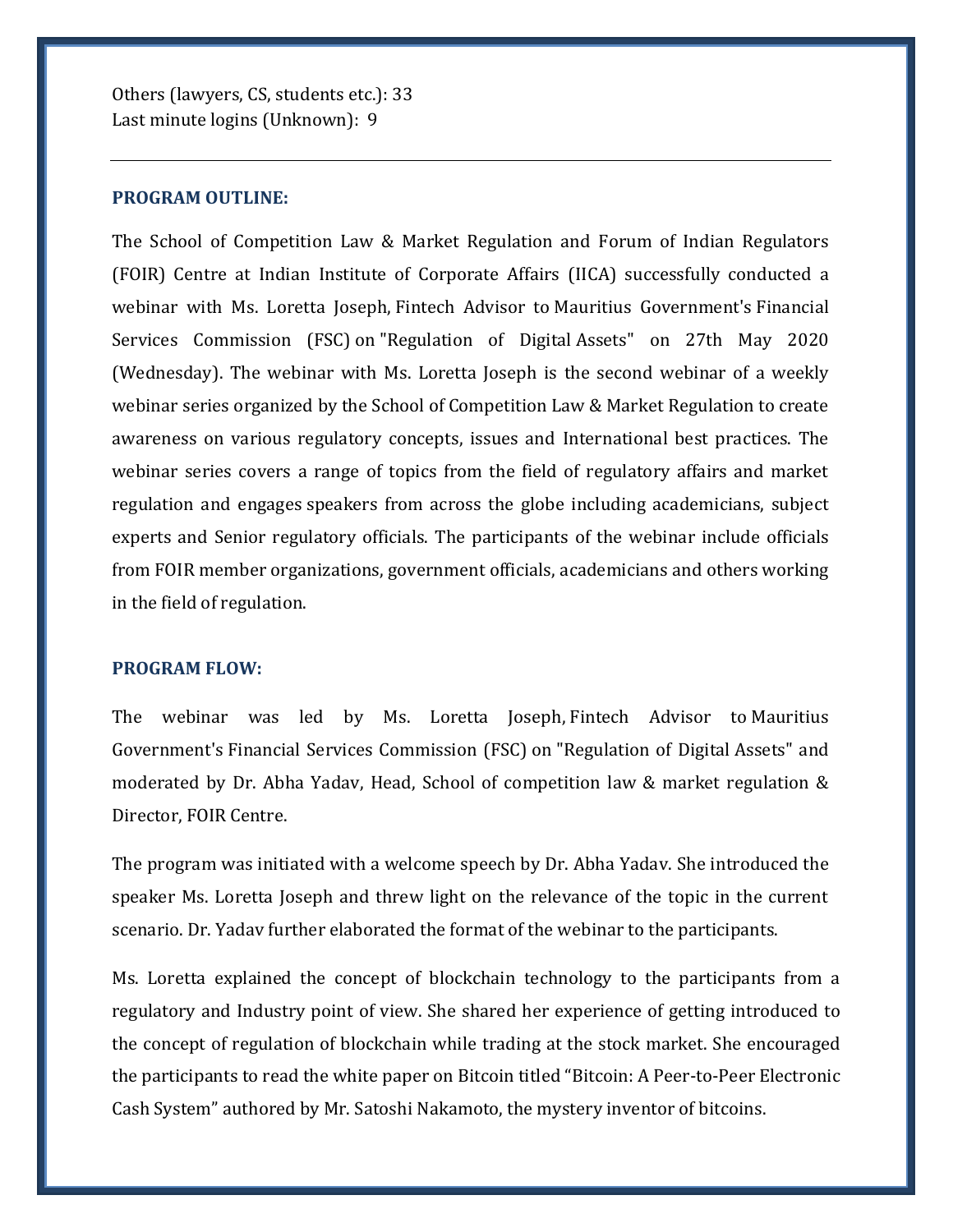She covered various aspects of blockchain in her session such as cryptocurrencies, types of blocks in a blockchain, need for blockchain, Coins vs. tokens, Initial Coin offering (ICO's), crypto trading process and challenge of global regulations.

Ms. Loretta, in her session elaborated the importance of Know your Customer (KYC)policy, Anti-money laundering (AML) and Anti-terrorizing financing (ATF) on the cryptocurrency platform. She highlighted some of the cases where individuals involved in criminal activities from several countries were caught by tracking the bitcoin movement on the blockchain technology, highlighting how blockchain is a transparent, secure & traceable network compared to cash transactions which cannot be traced & is often used in illegal activities.

Ms. Loretta introduced the participants to the countries, who were the fast movers in digital asset regulations and ten things to consider in development of regulation of digital assets. She quoted statements from the world bank & OECD on the bitcoin industry, stating that these institutions embrace the bitcoin industry while also promoting its regulation.

She used diagrammatic representation and case-based approach to explain the concepts of blockchain technology to the participants, which was very effective. The session was engaging, and energetic participation was seen in the webinar. Questions were taken up from the participants at the end of the session, which led to a healthy discussion. Ms. Loretta shared reference material to the session, which was shared with the participants prior to the webinar.

Dr. Abha moderated the question-answer round, where a series of questions from participants with respect to the efficiency of blockchain in poor internet connectivity, blockchain in coherence with smart contracts, blockchain in energy & infrastructure sector, Liability of blockchain platform providers with an anti-trust perspective, legal status of tokens in Australia, issue of big data in platform markets, carbon credits, malware in crypto currency system, blockchain groups, regulation of blockchain by central banks, internet censorship & blockchain, use of blockchain in education sector etc.